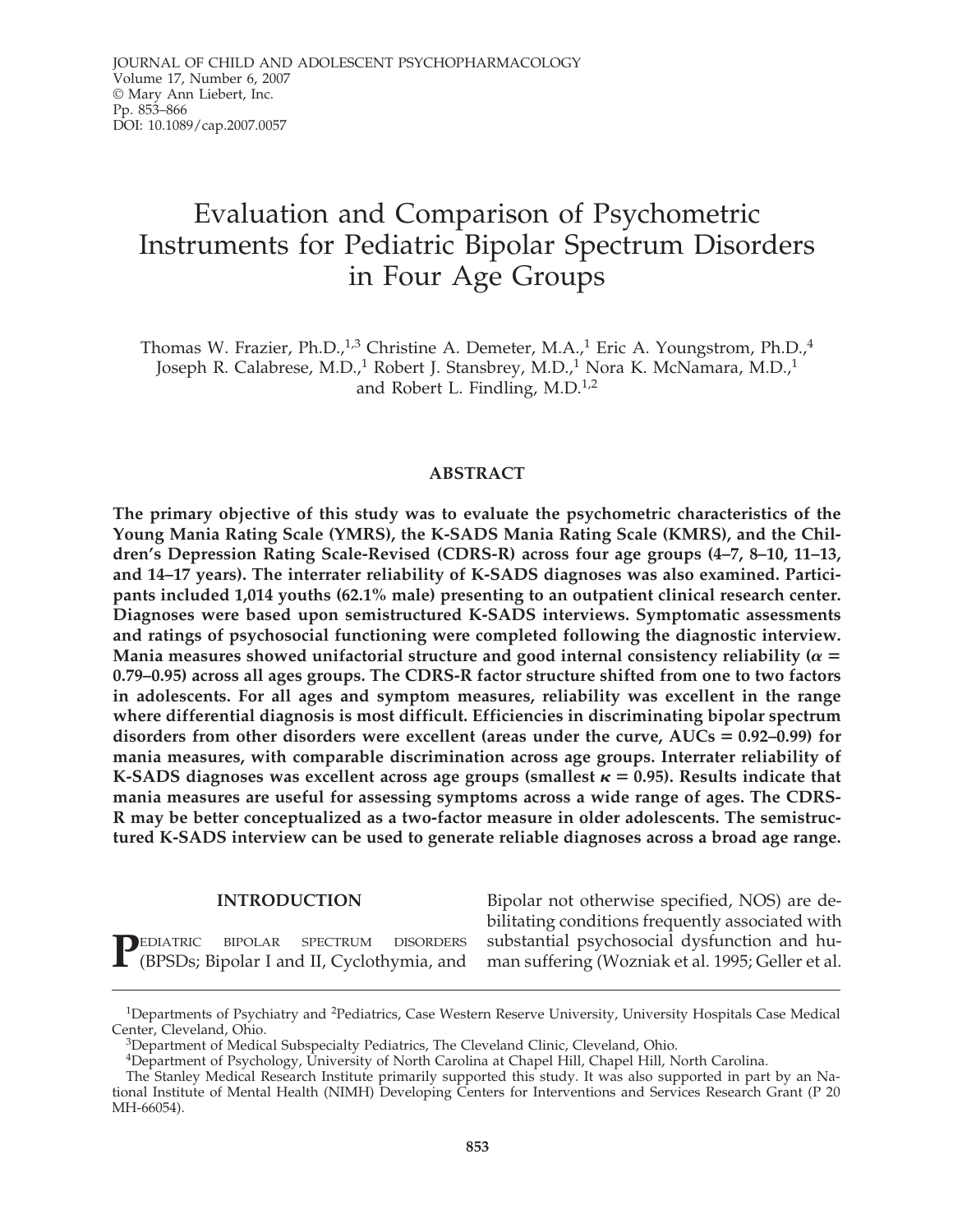2000; Pliszka et al. 2000; Findling et al. 2001). Many youths experience symptoms for years prior to formal diagnosis (Geller and Luby 1997; Findling et al. 2001) and recurrences of manic episodes may become more severe and treatment resistant over time. Thus, it is extremely important to identify BPSD promptly and accurately.

Unfortunately, identification of BPSD in youths is often quite difficult. Many symptoms of bipolarity (such as hyperactivity, aggression, and irritability) co-occur in other common childhood disorders, such as attentiondeficity/hyperactivity disorder (ADHD), depression, and conduct disorder (Bowring and Kovacs 1992; Carlson and Kelly 1998; Geller et al. 1998; Kim and Miklowitz 2002). Also, youths with BPSD often have co-morbid conditions that complicate symptom presentation (Lewinsohn et al. 1995; Geller et al. 2000; Kowatch et al. 2005). Furthermore, the course of BPSD is often different in children than adults (Findling et al. 2001; Geller et al. 2002). This may be particularly true in young children (ages 4–7), where the diagnosis of BPSD has become increasingly more common in clinical settings (Tumuluru et al. 2003; Youngstom et al. 2005; Blader and Carlson 2006).

Semistructured diagnostic instruments, such as the Schedule for Affective Disorder and Schizophrenia for Children (K-SADS) (Orvaschel 1994; Kaufman et al. 1997) are particularly well-suited to making accurate differential diagnoses. These measures gather large amounts of information regarding the presence, history, and time course of bipolar symptoms (Kaufman et al. 1997). However, these instruments are impractical in many clinical settings where clinicians do not have several hours to spend with patients to generate a differential diagnosis. In contrast, clinician-completed rating scales may be more useful to screen for bipolar symptoms, assess the severity of symptoms, and track symptoms over time.

Several clinician-rated measures of mood symptoms have been investigated in youth referred for evaluation of bipolar disorder, including the commonly used Young Mania Rating Scale (YMRS; Young et al. 1978), the K-SADS Mania Rating Scale (KMRS) (Axelson et al. 2003), and the Children's Depression Rating Scale-Revised (CDRS-R) (Poznanski et al. 1985). Several studies have examined basic psychometric properties of these measures in referred children and adolescents (Poznanski et al. 1985; Fristad et al. 1992; Fristad et al. 1995; Geller et al. 1998). However, the authors are aware of only one study that directly compared the psychometric characteristics of clinician-rated measures between children and adolescents referred for evaluation of BPSDs. Youngstrom and colleagues (2002) directly compared the factor structure of the YMRS between children and adolescents, finding unifactorial and equivalent structure across age groups. However, this study combined younger children into a single age group (age 5–11) and focused exclusively on the factor structure of one instrument. To the author's knowledge, no previous studies have comprehensively compared the psychometric characteristics of these measures across young children (ages 4–7), older children (ages 8–10), and adolescents (ages 11–13 and 14–17).

The primary goal of the present study was to evaluate and describe the psychometric characteristics (factor structure, internal consistency reliability, item-response theory-derived test information, and diagnostic efficiency) of the YMRS, KMRS, and CDRS-R across the first two decades of life. Understanding the psychometric characteristics of these instruments will assist clinicians in determining the utility of briefer, less costly measures in obtaining mood symptom information and choosing the most useful measure for the intended clinical purpose (screening, evaluating symptom severity, measuring changes in mood symptoms over time). Although it is a measure of depression symptoms, the CDRS-R was included because this measure is commonly used with other mania measures to characterize low mood and depressive symptoms associated with bipolar disorder. Additionally, the incremental utility of this measure in screening for bipolar spectrum disorders is an important empirical question. A second goal of the present study was to examine the interrater reliability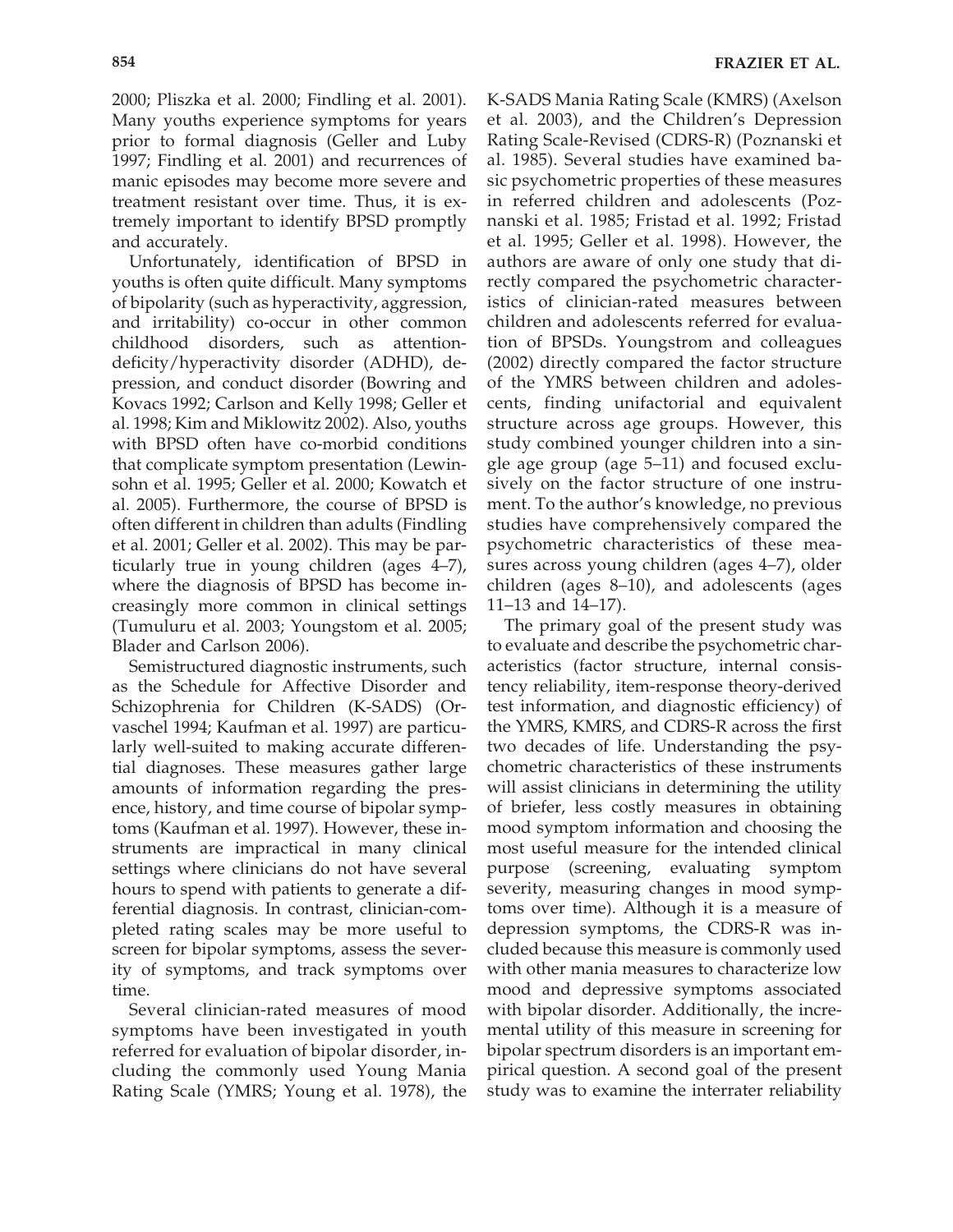of K-SADS-derived diagnoses across childhood and adolescence.

## **METHOD**

## *Participants*

Participants were ascertained during two separate cohorts of data collection (Cohort 1 1996–2003, *n* - 769; Cohort 2 2003–present, *n* - 245). Participants were recruited primarily as part of the screening procedures for various treatment studies across different diagnostic entities, including mood disorders, ADHD, and disruptive behavior disorders. These samples were enriched by referrals of children who had at least one parent diagnosed with a bipolar disorder and were participating in treatment or research at the University Hospitals Case Medical Center Mood Disorders Program. Youths were also recruited via fliers and word of mouth. More information about the ascertainment of these subjects has been described elsewhere (Findling et al. 2001; Findling et al. 2005).

To be included in the present study, youths had to be ages 4–17 years and both the youth and primary caregiver must have been present for the assessment. Exclusion criteria included: (1) difficulties in oral communication invalidating completion of the diagnostic measures; (2) evidence of a pervasive developmental disorder as determined by psychiatric history, interview, or Autism Screening Questionnaire score  $>15$  (Berument et al. 1999); (3) suspected mental retardation documented by educational history, standardized cognitive ability test scores <70, or a Peabody Picture Vocabulary Test–Third Edition score  $\leq 70$  (Dunn and Dunn 1997); or (4) if the child/adolescent had a current or past medical or neurological history that could significantly affect the youngster's current mood or behavior.

The University Hospitals of Cleveland and Case Western Reserve University Institutional Review Boards for Human Investigation approved all procedures in this study. Written informed consent was obtained from each subject's guardian, and written assent, as age appropriate, was obtained from each subject prior to any study-related procedures being performed.

#### *Diagnostic and mood symptom severity measures*

Eligible subjects and their parents/guardians were both interviewed by a highly trained rater. The semistructured diagnostic instrument used in the interview was either the Schedule for Affective Disorders and Schizophrenia for School-Age Children–Epidemiologic Version (K-SADS-E; Orvaschel 1994), the Schedule for Affective Disorders and Schizophrenia for School-Age Children–Present and Lifetime version (K-SADS-PL; Kaufman et al. 1997), a slightly modified WASH-U-K-SADS (Geller et al. 1998; Geller et al. 2001) or a slightly modified K-SADS-PL that included additional information from the WASH-U K-SADS. All versions of the K-SADS assess for the history of psychiatric symptomatology. The first group of subjects was interviewed with the K-SADS-E. To decrease the interview burden, when the K-SADS-PL became available, it was used instead of the K-SADS-E. The WASH-U K-SADS and/or items from the WASH-U-K-SADS were added to the K-SADS-PL in the interviews administered to some subjects as part of collaborative efforts with other research groups.

The basic training procedures, item interrater reliability, and K-SADS interview procedures used in this study have been described in more detail in a prior publication (Findling et al. 2001). Briefly, interviewers (ranging from bachelor's degree to a doctoral degree) were trained to criterion by completing ratings independently of an experienced rater over the course of three to five interviews. Then, new raters led three to five K-SADS interviews with an experienced rater. For young children, mood symptom ratings were determined by the parent interview and observations of the child's behavior. Consistent with the procedures of all K-SADS interviews, best estimates of diagnoses were made on the basis of all available information. Discrepancies between parent and child were resolved using best clinical judgment. All cases were also reviewed by a licensed clinician who discussed content with the interviewer.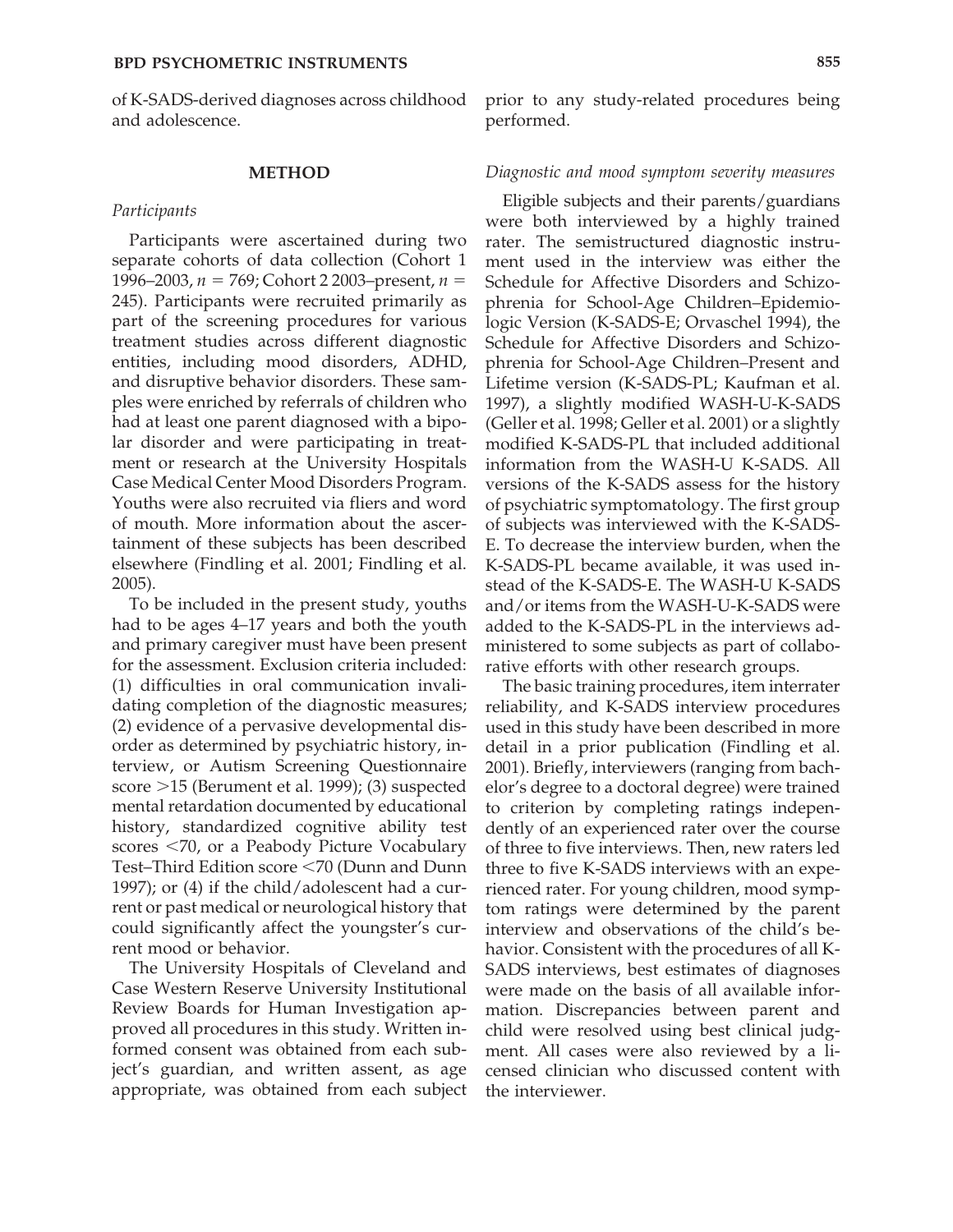For the first cohort of data collection (Cohort 1), the majority of participants received a diagnostic assessment using the K-SADS-E ver- $\sin(n = 172)$ , the Present and Lifetime version  $(n = 571)$ , or an unmodified version of the WASH-U K-SADS  $(n = 25)$ . For the second cohort of data collection (Cohort 2), 245 subjects completed the modified K-SADS-PL, which includes inquiries about mood symptomatology from the WASH-U-K-SADS.

Overall, 631 (62.3%) of the diagnoses were based upon the results of both a K-SADS interview and a clinical interview with a child and adolescent psychiatrist. In a subset  $(n =$ 401) of these 631 consensus diagnosis sessions, K-SADS diagnosis and child and adolescent psychiatrist were tracked separately to determine reliability between the K-SADS interview and the clinical interview with the child and adolescent psychiatrist. These clinical diagnoses confirmed the K-SADS diagnoses in 93.7% of cases. Also, a total of 59 participant interviews were independently confirmed by a second interviewer, who participated in the initial interview and made independent ratings. These data are used to compute interrater reliability of K-SADS diagnoses.

The Clinician's Global Assessment of Functioning (CGAS; Schaffer et al. 1983) was used to assess child and adolescent overall functioning. This clinician-rated instrument has score ranging from 0 to 100, with 100 being superior functioning at home, school, and with peers. Only Cohort 2 participants were rated on this measure. The Clinical Global Impressions–Severity Scale (CGI-S; National Institute of Mental Health 1985) was used to assess the severity of illness. This clinician-rated instrument has scores ranging from 1 (normal) to 7 (severely ill). Only Cohort 2 participants were rated on this measure.

The YMRS (Young et al. 1978) is an 11-item clinician-rated measure of manic symptoms. Item scores range from 0 to 4 (three items range from 0 to 8). The YMRS yields a total score that ranges from 0 to 56, with higher scores indicating greater manic symptoms. Ratings were based upon reports of symptoms experienced over the past 1–2 weeks. The KMRS (Axelson et al. 2003) is a 13-item clinician-rated measure of mania that is adapted from questions in the K-SADS mania section. For the present study, items were rated based upon report from the parent and youth. Items were rated on a 1–6 scale (except item 10, rated 1–5) representing increasing levels of symptom severity. Items were summed and 13 points were subtracted from the total, yielding a total score that ranged from 0 to 64, with higher scores indicating greater psychopathology. The CDRS-R (Poznanski et al. 1985) is a 17-item clinician-rated measure of depressive symptoms. For the present study, ratings were based upon reports of symptoms over the past 1–2 weeks. Items were rated on a 1–7 scale with the exception of items 4, 5, and 16, which were rated on a 1–5 scale. Items were summed, and 17 points were subtracted from the total. Subtraction was done for interpretive purposes so that scores of zero indicated the absence of any depressive symptoms. Total scores ranged from 0 to 96, with higher scores indicating greater depressive symptoms. The CDRS-R was included in the present study because it evaluates the symptoms of depression often seen in bipolar disorder and to examine the validity of the CDRS-R in predicting diagnosis relative to the validity of mania measures.

# *Procedure*

Participants completed the intake assessment, which involved the K-SADS diagnostic interview of the youth and primary caregiver and/or a clinical assessment by a child and adolescent psychiatrist. The clinician who completed the K-SADS diagnostic interview completed the YMRS, KMRS, and CDRS-R. Cohort 1 participants were not rated on the KMRS because this was not part of the study related procedures for participants in Cohort 1.

## *Statistical methods*

To examine potential age-related differences in the psychometric properties of interviewrated measures, children and adolescents were placed into four age comparison groups that in $cluded$  young children (ages  $4-7$ ;  $n = 220$ ), older children (ages  $8-10$ ;  $n = 311$ ), and two groups of adolescents (ages  $11–13$ ,  $n = 222$  and  $14-17$ ,  $n = 261$ ). These groups were chosen to provide adequate sample sizes for each sub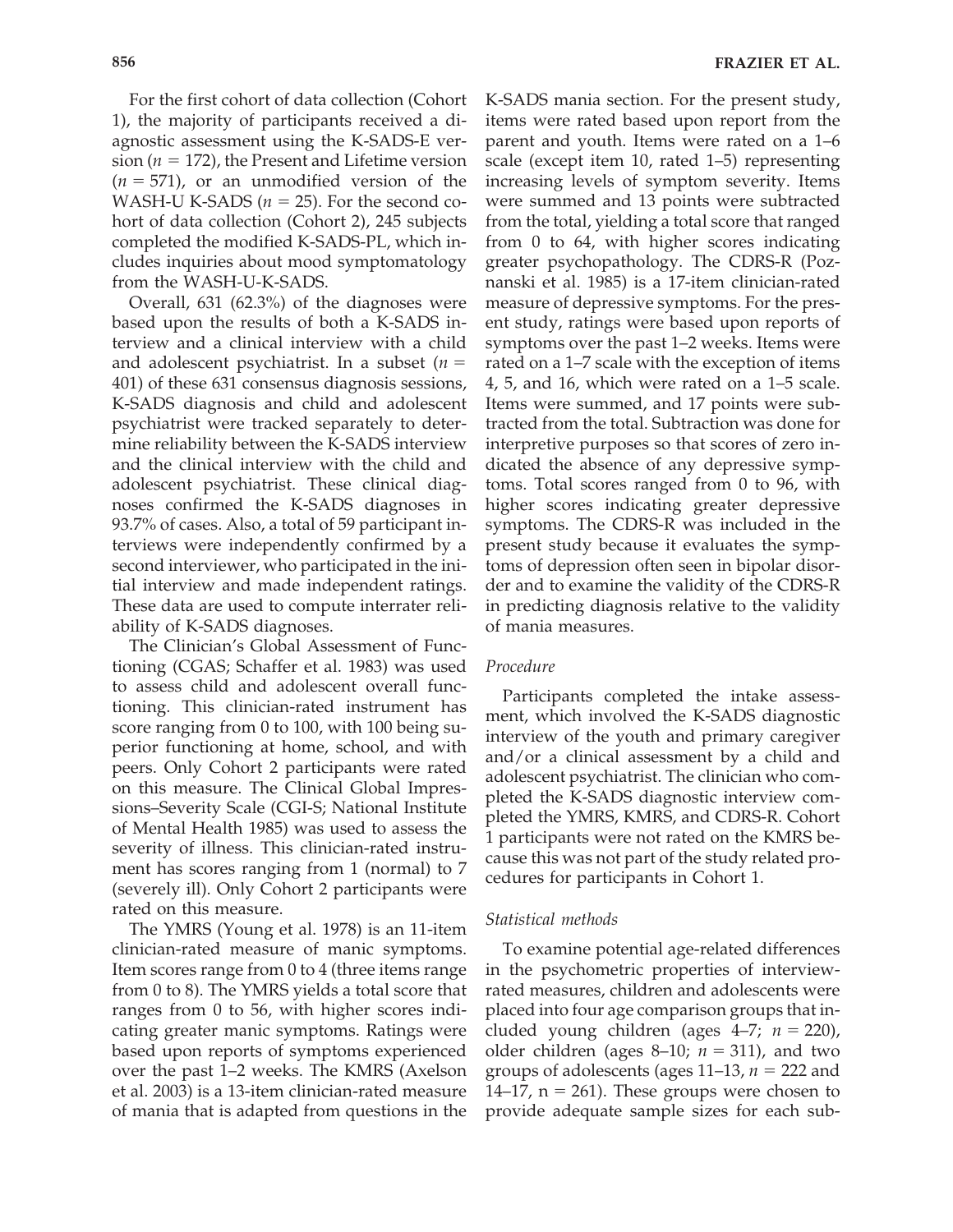group and still provide a more refined look at age effects. Preliminary descriptive analyses examined whether demographic and clinicianreport data differed across subsamples (Cohorts 1 and 2). Due to the differences in recruitment criteria for treatment studies across ascertainment cohorts, we anticipated significant demographic and diagnostic differences. It should be noted, however, that any observed differences increase the heterogeneity of the sample, thereby enhancing the generalizability of psychometric findings.

Determining whether age groups show equivalent factor structures is important for determining whether clinical measures are functioning consistently across age and to determine whether modifications to the scoring system are needed. The first step in determining whether age groups demonstrated equivalent factor structures was to determine the number of factors measured by each instrument, separately by age group. To do this, principal components analyses were computed and the resulting eigenvalues compared to randomly generated eigenvalues obtained from Glorfeld's modification of Horn's parallel analysis (Horn 1965; Glorfeld 1995). This rule has been shown to be highly accurate in Monte Carlo studies (Zwick and Velicer 1986). Once the number of factors was determined, multigroup confirmatory factor analyses (CFAs) were used to test the invariance of factor structures for each measure across age groups (Reise et al. 1993; Arbuckle 2003).

Multigroup CFAs compared two models: Unconstrained and equal factor loadings. The unconstrained model allows factor loadings to vary across groups. The equal factor loadings model assumes that factor loadings are equal across groups. The difference in fit between these models is evaluated using the chi-square difference test. For analyses of the KMRS, frequency counts for item 11 (Hallucinations) were extremely low and therefore this item was removed from multigroup CFA analyses to facilitate estimation.

Examination of the internal consistency reliability of a measure across age groups is important for determining whether the error variance for an instrument is sufficiently small and remains modest across different ages. Reliability of index tests was examined in two ways. First, Cronbach's alpha was computed for each measure to estimate internal consistency. These analyses were computed separately for each age group and ascertainment cohort, as well as pooled together. Age group and test comparisons of reliability coefficients were examined by converting reliability coefficients to Fisher's *z*. An analysis of variance (ANOVA) was then performed with Age Group as the betweensubjects independent variable, Rating Scale as the within-subjects independent variable and *z*-transformed reliability coefficients as the dependent variable.

Second, item response theory (IRT) analyses, using Samejima's Graded Response Model (Samejima 1969; Reise and Yu 1990), were computed for each measure across each age group. These analyses are crucial for determining whether the error variance associated with a measure is consistent across different score ranges (mild, moderate, or severe bipolar symptoms), ages, or their interaction (Age  $\times$  symptom level). Test information was computed at six points along the latent trait for each measure ( $\theta = -2.0$ ,  $\theta = -1.0$ ,  $\theta = 0.0$ ,  $\theta =$ 1.0,  $\theta = 2.0$ , and  $\theta = 3.0$ ) to examine whether scales showed different patterns of performance across levels of symptom severity. These points of the latent trait roughly correspond with population z-scores reflecting an individual's score's standing relative to the population mean. Theta equal to 3.0 was included to examine whether measures would differ in estimated reliability across the range of the latent trait where only moderate to severely impaired bipolar (YMRS and KMRS) or depressed (CDRS-R) patients would be expected to score. This provides some information about the relative utility of measures for grading the severity of mood disturbance.

Test information refers to the fidelity of measurement at each point on the latent trait, with larger values indicative of greater measurement precision. Reliability estimates were computed by transforming test information to the standard error of measurement (Hambleton et al. 1991). Then, standard errors of measurement were converted to reliability coefficients (Nunnally and Bernstein 1994). To maximize sample size for these analyses, data were col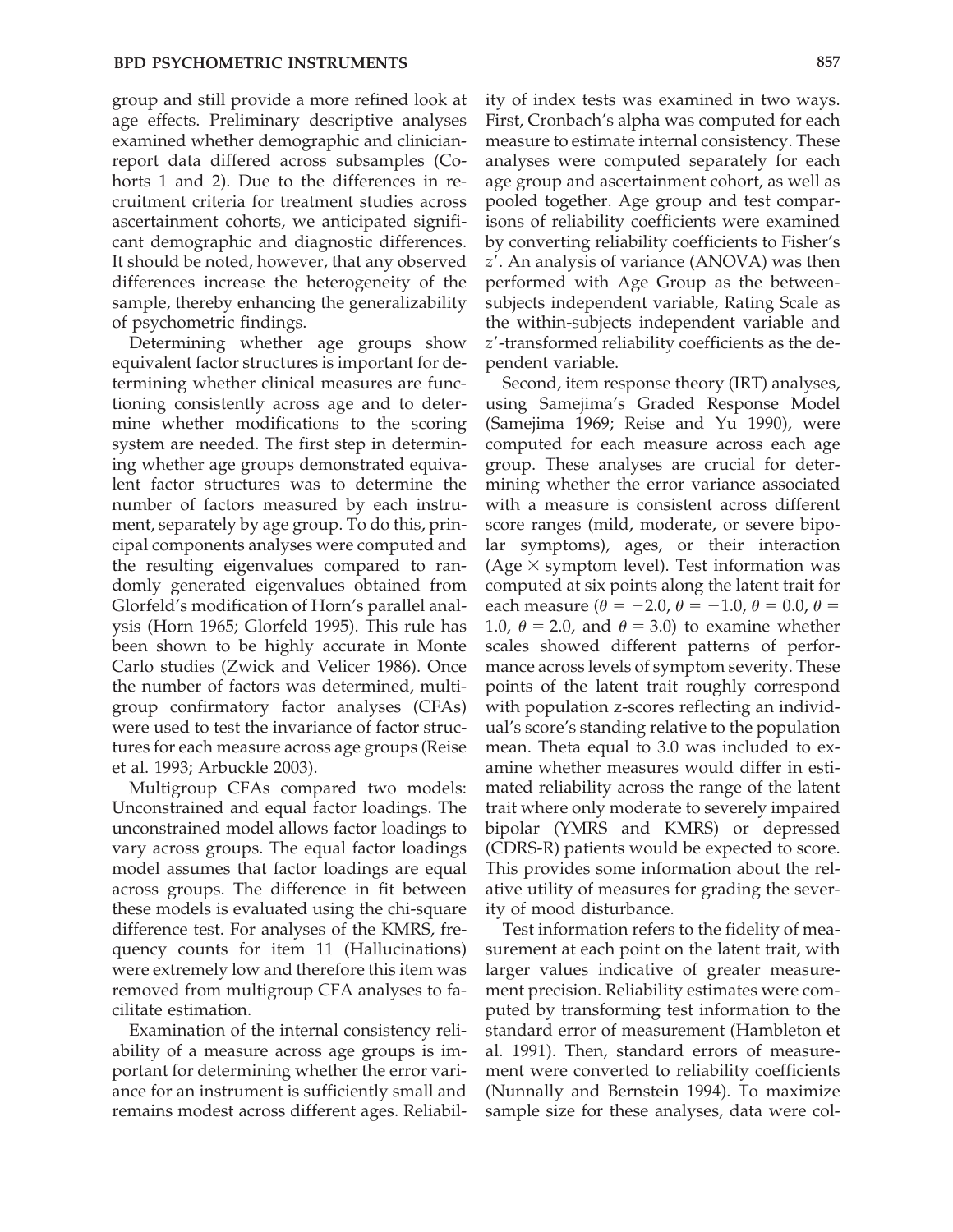lapsed across site. The KMRS sample size was limited because this measure was only collected in ascertainment Cohort 2. To maximize sample size for this measure, the two youngest and oldest age groups were combined. Data were presented as reliability coefficients because these coefficients are more clinically useful and easily interpreted. However, analyses examining age differences in measurement fidelity focused on test information estimates. To examine age and latent trait level differences, a 4 (Age Group)  $\times$  6 (Latent Trait Level:  $\theta$  =  $-2$ ,  $-1$ , 0,  $+1$ ,  $+2$ ,  $+3$ ) mixed factorial ANOVA was performed with age group as the betweensubjects independent variable and latent trait as within-subjects independent variables. These analyses were performed separately for each measure because of the different age groupings used for the KMRS. To examine differences in item information across measures, item information values were averaged across age groups and a repeated measures ANOVA was computed with measure as the within-subjects variable.

Because K-SADS diagnoses were used as the diagnostic criterion, secondary analyses examined the interrater reliability of these diagnoses. Interrater reliability was examined by first transforming primary diagnoses into five categories for each rater: syndromal bipolar disorder (bipolar I or II disorder), subsyndromal bipolar disorder (bipolar disorder NOS or cyclothymia), unipolar mood disorder, disruptive behavior disorders (ADHD, oppositional defiant disorder, or conduct disorder), and a residual category (other diagnoses or no axis I diagnosis). Due to the reduced number of cases with two independent K-SADS raters, kappa coefficients were computed for child and adolescent age groups (ages 4–10 and 11–17 years).

Diagnostic efficiency analyses were computed to compare the relative utility of mood symptom measures in discriminating BPSD from other clinical conditions. The term diagnostic efficiency is used because the measures examined were not intended to be screening measures but fall much lower on the cost/effort continuum relative to more labor intensive measures often used to make diagnoses in research, such as the K-SADS. The primary criterion measure for all diagnostic efficiency

analyses grouped youths into two categories: (0) those with no diagnosis of a BPSD, although multiple other Axis I diagnoses may be present and (1) those with any BPSD (i.e. bipolar I, bipolar II, cyclothymia, or bipolar NOS) present regardless of whether other Axis I conditions might also be co-morbid. Diagnostic efficiency was quantified using nonparametric estimates of the area under the curve (AUC) from receiver operating characteristic analyses. Because the same clinicians completed the diagnostic interview and symptom measures, these analyses were strictly focused on within study comparisons of diagnostic efficiency across measures and age groups.

Total scores on the three measures were used as predictors. Age differences in diagnostic efficiency were compared using the *z* test of independent AUCs (Hanley and McNeil 1982). Test differences in diagnostic efficiency were compared using the z test of dependent AUCs (Hanley and McNeil 1983). Logistic regression analyses determined whether CDRS-R provides incremental validity after interpreting the YMRS and/or KMRS (Hosmer and Lemeshow 1989).

SPSS (2004) was used to compute internal consistency reliability, principal components analyses for determining the number of factors measured, and diagnostic efficiency analyses. Multi-group confirmatory factor analyses were performed using AMOS (Arbuckle 2003). Itemresponse theory analyses were performed using Multilog v7.03 (du Toit 2003). Glorfeld's modification of Horn's parallel analysis and Minimum Average Partial Analysis were performed using SPSS syntax from O'Connor (2000). The significance level ( $\alpha$ ) of 0.05 was used for all analyses.

#### **RESULTS**

#### *Sample size and basic demographics*

Table 1 contains overall and subsample descriptive statistics for demographic, diagnostic, and interviewer-rated measures. Ascertainment cohorts differed significantly in age, broad diagnostic distributions (bipolar disorder vs. other Axis I diagnoses vs. no Axis I diagnosis), and bipolar disorder diagnoses (syn-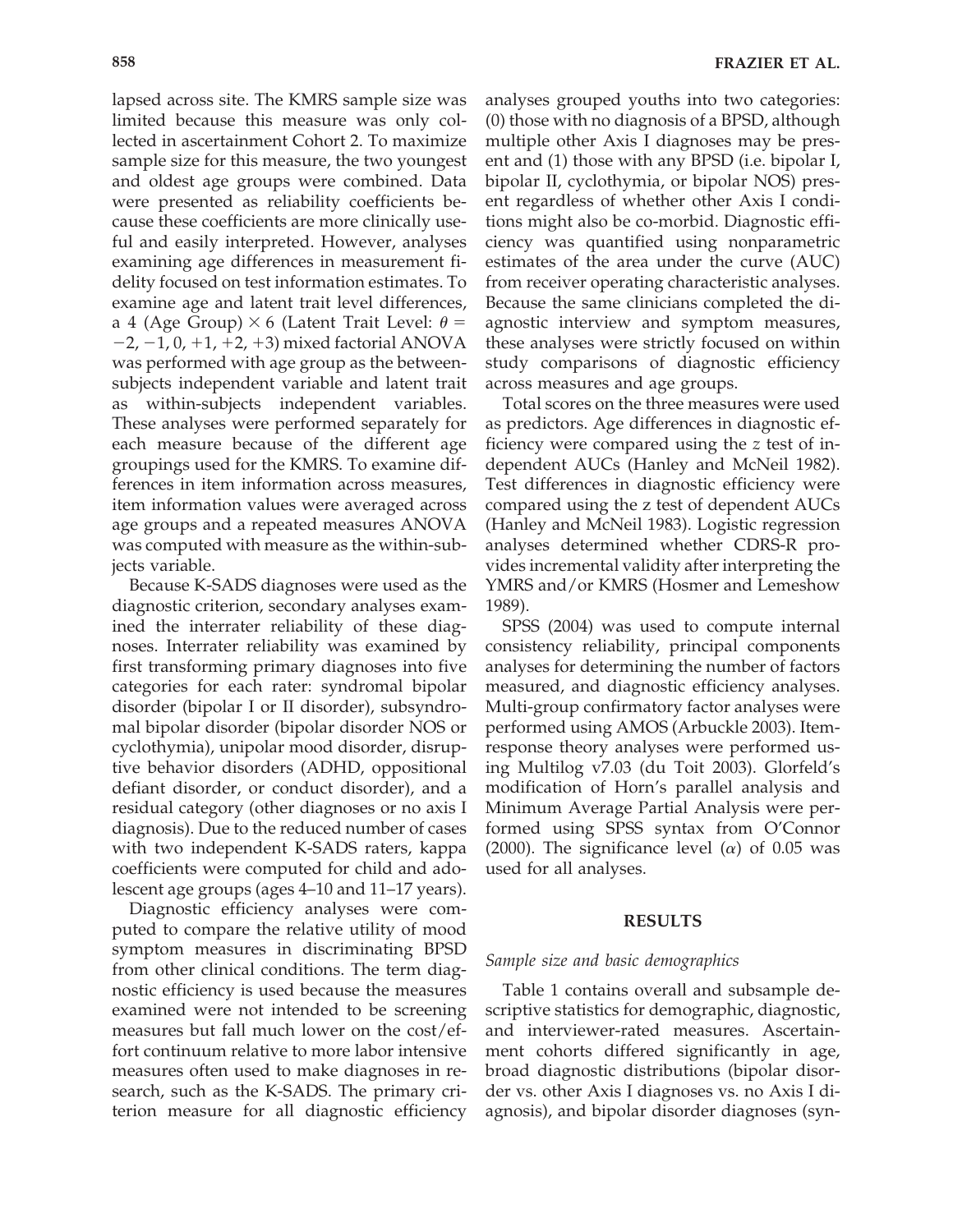| n                                    | Cohort 1,<br>769 | Cohort 2,<br>245 | Overall,<br>1,014 | $F/X^2$ (p)                     |
|--------------------------------------|------------------|------------------|-------------------|---------------------------------|
| Age (SD)                             | 11.39(3.43)      | 10.26(3.62)      | 11.11(3.51)       | $19.34$ (<0.001) <sup>**</sup>  |
| Gender $(\% )$                       |                  |                  |                   | 0.07(0.788)                     |
| Males                                | 476 (61.9)       | 154 (62.9)       | 630(62.1)         |                                 |
| Females                              | 293 (38.1)       | 91 (37.1)        | 384 (37.9)        |                                 |
| Bipolar disease diagnoses (%)        | 389 (50.6)       | 146 (60.6)       | 535 (53.0)        | $7.37(0.025)^*$                 |
| Syndromal (BP-1/BP-2)                | 249 (64.0)       | 58 (39.7)        | 307 (57.4)        | $25.60$ $(<0.001$ <sup>**</sup> |
| Subsyndromal (cyclo/BP-NOS)          | 140 (36.0)       | 88 (60.3)        | 228 (42.6)        |                                 |
| Other axis I diagnoses $(\%)$        | 322 (41.9)       | 81 (33.6)        | 403 (39.9)        |                                 |
| Unipolar mood disorders              | 159 (49.4)       | 32(39.5)         | 191 (47.4)        | 2.62(0.270)                     |
| Disruptive behavior disorders        | 144 (44.7)       | 44 (54.3)        | 188 (46.7)        |                                 |
| Other disorders                      | 19(5.9)          | 5(6.2)           | 24(6.0)           |                                 |
| No axis I diagnosis (%)              | 58 (7.5)         | 14(5.8)          | 72 $(7.1)$        |                                 |
| Bipolar disease course modifiers (%) |                  |                  |                   |                                 |
| Rapid cycling                        | 127 (50.8)       | 26 (44.8)        | 153 (49.7)        | 0.67(0.412)                     |
| Psychosis                            | 17(6.8)          | 16(27.6)         | 33 (10.7)         | $21.26$ (<0.001)**              |
| Mixed states                         | 24(9.6)          | 2(3.4)           | 26(8.4)           | 2.29(0.131)                     |
| Mean YMRS Score (SD)                 | 11.74 (12.22)    | 17.14 (10.98)    | 13.05 (12.16)     | 38.01 $(<0.001)$ <sup>**</sup>  |
| Mean KMRS Score (SD)                 |                  | 16.80 (11.78)    |                   |                                 |
| Mean CDRS-R Score (SD)               | 17.20 (17.18)    | 13.58 (11.25)    | 16.32 (16.02)     | $9.53(0.002)^{*}$               |
| Mean CGAS Score (SD)                 |                  | 55.39 (7.93)     |                   |                                 |
| Mean CGI Score (SD)                  |                  | 3.62(0.93)       |                   |                                 |
|                                      |                  |                  |                   |                                 |

TABLE 1. DESCRIPTIVE STATISTICS FOR DEMOGRAPHIC, DIAGNOSTIC, AND CLINICIAN-RATED MEASURES, OVERALL AND ACROSS SUBSAMPLES

Abbreviations: SD = standard deviation; YMRS = Young Mania Rating Scale; KMRS = K-SADS Mania Rating Scale; CDRS-R = Children's Depression Rating Scale–Revised; CGAS = Children's Global Assessment Scale; CGI = Clinical Global Impressions Severity Scale.

 $*_{p}$  < 0.05; \*\**p* < 0.001.

dromal bipolar vs. subsyndromal bipolar). The Cohort 1 subsample was significantly older, had a greater proportion of bipolar diagnoses relative to other diagnoses or no diagnosis, and had a greater proportion of syndromal bipolar relative to subsyndromal bipolar. Ascertainment cohorts also differed significantly in the proportion of bipolar cases with psychotic features and showed significant differences in mood symptom severity. The Cohort 1 subsample had significantly fewer bipolar cases with psychosis, lower mania symptom severity, and higher depression symptom severity. There were no significant differences in gender distributions or in the distribution of non-bipolar diagnoses.

#### *Factor structure*

Table 2 presents the results of principal components analyses and Horn's parallel analyses (HPA). These analyses indicated unifactorial structure for all measures across all age groups. The only exception to this was

suggestion of a minor second factor for the CDRS-R in the oldest age group. In this age group, oblimin rotation of the factors indicated separation of the cognitive and somatic/affective items. However, in spite of this minor second factor in the oldest age group, all analyses involving CDRS-R items indicated a large first factor. Therefore, multigroup CFAs were computed using unifactorial structure for each measure.

Table 3 contains the results of multigroup CFAs. Results indicated factorial invariance for the KMRS ( $p = 0.650$ ). However, results for the YMRS and CDRS-R indicated significantly different factor loadings across age groups (*p* values  $< 0.001$ ). For the YMRS, items 8 (Thought Content) and 9 (Disruptive-Aggressive Behavior) had the largest differences in factor loadings across ages. Allowing these loadings to vary across age groups resulted in a nonsignificant model comparison ( $\Delta X^2$  = 36.68,  $p = 0.101$ ). However, over half of the CDRS-R items showed substantial changes across age.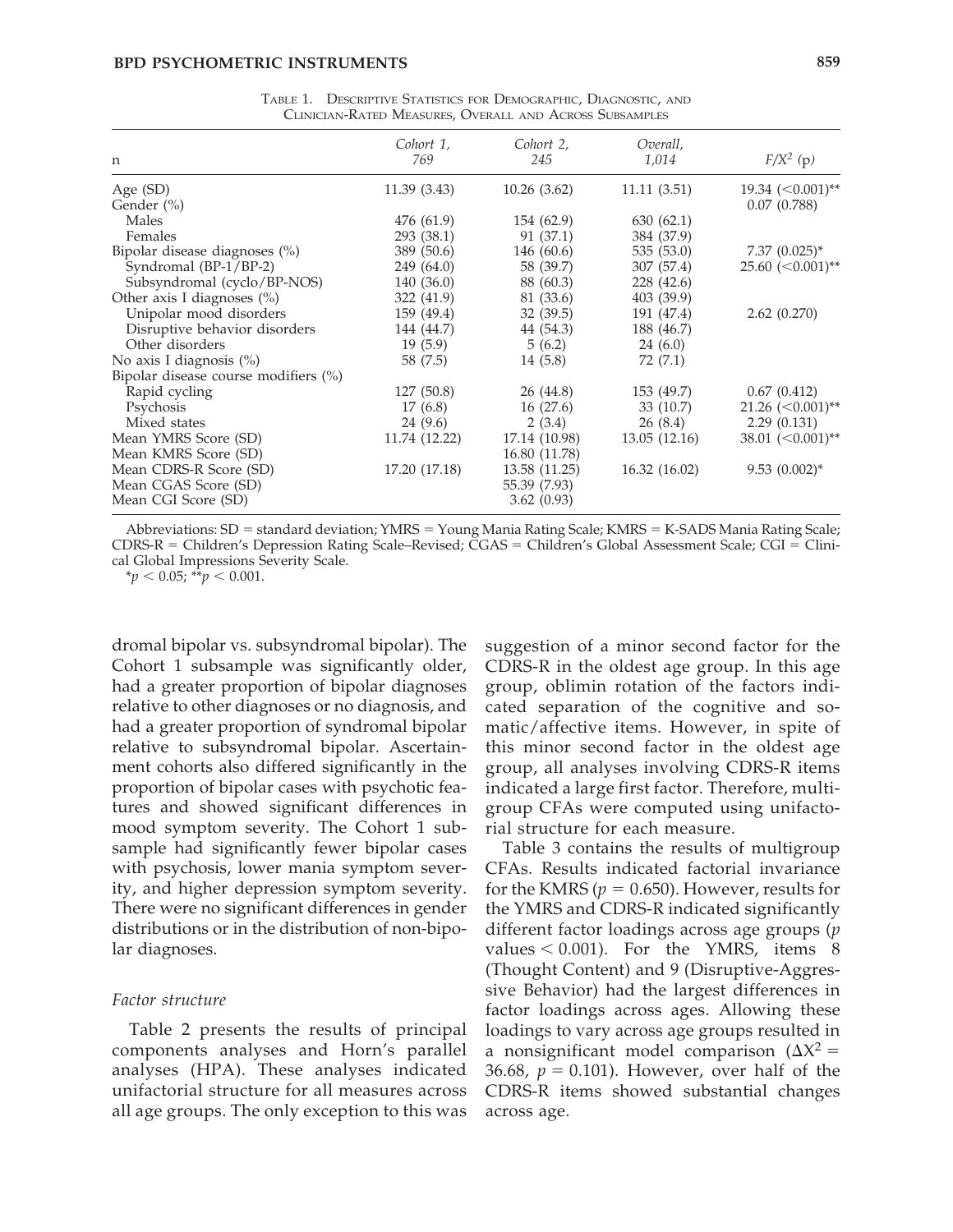| Component     |   | Ages $4-7$ | Ages 8-10 | Ages $11-13$ | Ages 14–17 |
|---------------|---|------------|-----------|--------------|------------|
| <b>KMRS</b>   | 1 | 5.99       | 6.46      | 6.88         | 6.28       |
|               |   | (1.86)     | (1.78)    | (1.80)       | (1.84)     |
|               | 2 | 1.42       | 1.44      | 1.36         | 1.45       |
|               |   | (1.68)     | (1.65)    | (1.66)       | (1.67)     |
|               | 3 | 1.18       | 1.05      | 0.98         | 1.11       |
|               |   | (1.54)     | (1.48)    | (1.51)       | (1.52)     |
| <b>YMRS</b>   | 1 | 5.37       | 5.83      | 6.22         | 6.73       |
|               |   | (1.37)     | (1.30)    | (1.31)       | (1.31)     |
|               | 2 | 1.14       | 1.08      | 1.06         | 0.99       |
|               |   | (1.27)     | (1.18)    | (1.20)       | (1.20)     |
|               | 3 | 0.98       | 0.84      | 0.93         | 0.82       |
|               |   | (1.19)     | (1.16)    | (1.17)       | (1.18)     |
| <b>CDRS-R</b> | 1 | 6.77       | 8.65      | 8.04         | 6.73       |
|               |   | (1.51)     | (1.45)    | (1.47)       | (1.46)     |
|               | 2 | 1.37       | 1.29      | 1.37         | 1.57       |
|               |   | (1.41)     | (1.38)    | (1.40)       | (1.41)     |
|               | 3 | 1.20       | 1.02      | 0.98         | 1.16       |
|               |   | (1.32)     | (1.28)    | (1.30)       | (1.30)     |

TABLE 2. EIGENVALUES DERIVED FROM PRINCIPAL COMPONENTS AND HORN'S PARALLEL ANALYSES FOR EACH MEASURE ACROSS AGE GROUPS

Abbreviations: KMRS = K-SADS Mania Rating Scale; YMRS = Young Mania Rating Scale; CDRS-R = Children's Depression Rating Scale–Revised. Note: Parentheses indicate the upper end of the 95% confidence interval of the

random eigenvalues derived from Horn's Parallel Analysis.

# *Reliability of mood severity rating scales*

Table 4 contains internal consistency reliability for each measure, overall and separately by age group and subsample. Inspection of this table reveals very good reliability for all measures across all age groups ( $\alpha = 0.79{\text -}0.95$ ). However, internal consistency increased significantly with age (linear contrast  $p = 0.041$ ). There were also significant differences in the reliability of mood measures  $(F(2,8) = 7.32, p =$ 0.016). The YMRS was significantly less reliable than the KMRS and CDRS-R  $(p$  values  $= 0.016$ 

and 0.011). However, the KMRS and CDRS-R did not significantly differ in internal consistency reliability ( $p = 0.501$ ).

Table 5 contains item-response theory-derived reliability estimates for six points along the latent score range of each measure. There were no age differences in reliability for any measure (largest  $F(1,10) = 0.39$ ,  $p = 0.546$ ). For each measure, reliability estimates increased as scores increased until the population mean  $(\theta = 0 \text{ or } +1)$  and then began decreasing at approximately one standard deviation above the population mean (quadratic contrast  $F(1,9) =$ 

| TABLE 3. RESULTS OF MULTIGROUP CFA FOR EACH CLINICIAN-RATED MEASURE |  |
|---------------------------------------------------------------------|--|
|---------------------------------------------------------------------|--|

|        | Model                 | $X^2$ (df)    | $\Delta X^2$ (p)   |
|--------|-----------------------|---------------|--------------------|
| YMRS   |                       |               |                    |
|        | Unconstrained         | 883.11 (176)  |                    |
|        | Factor loadings equal | 955.77 (209)  | 72.66 $(<0.001)$   |
| KMRS   |                       |               |                    |
|        | Unconstrained         | 440.06 (216)  |                    |
|        | Factor loadings equal | 472.27 (252)  | 32.21 (0.650)      |
| CDRS-R |                       |               |                    |
|        | Unconstrained         | 1995.02 (476) |                    |
|        | Factor loadings equal | 2442.89 (527) | 447.87 $(<0.001$ ) |

Abbreviations: df = degrees of freedom; YMRS = Young Mania Rating Scale; KMRS = K-SADS Mania Rating Scale; CDRS-R = Children's Depression Rating Scale–Revised. CFA = confirmatory factor analysis.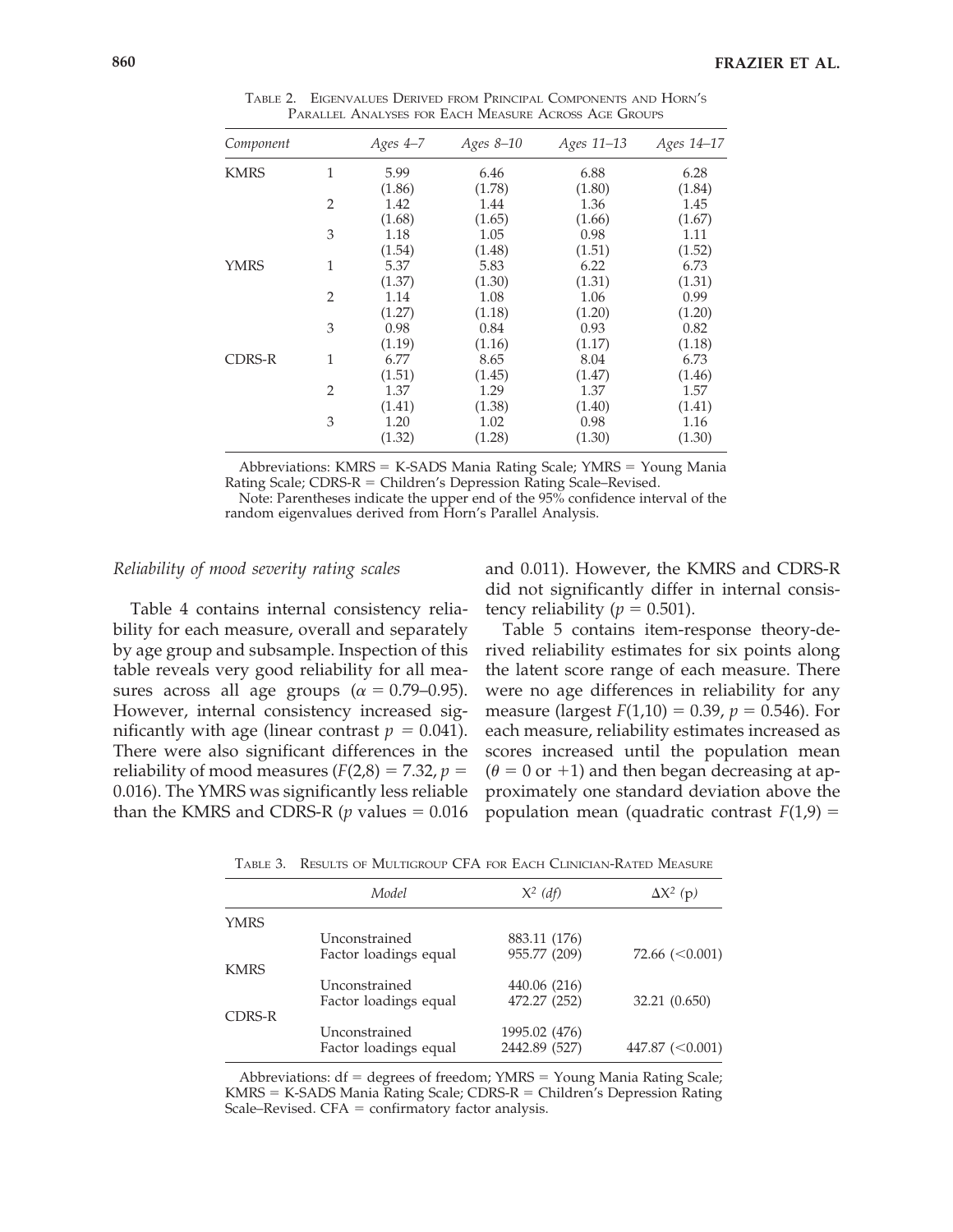|          | Ages $4-7$ | Ages $8-10$ | Ages 11–13 | Ages 14–17 | All ages |
|----------|------------|-------------|------------|------------|----------|
| YMRS     |            |             |            |            |          |
| Cohort 1 | 0.89       | 0.91        | 0.92       | 0.92       | 0.91     |
| Cohort 2 | 0.84       | 0.87        | 0.87       | 0.93       | 0.88     |
| Overall  | 0.88       | 0.90        | 0.91       | 0.92       | 0.91     |
| KMRS     |            |             |            |            |          |
| Overall  | 0.90       | 0.91        | 0.92       | 0.95       | 0.92     |
| CDRS-R   |            |             |            |            |          |
| Cohort 1 | 0.93       | 0.94        | 0.93       | 0.93       | 0.94     |
| Cohort 2 | 0.79       | 0.85        | 0.87       | 0.89       | 0.89     |
| Overall  | 0.90       | 0.94        | 0.93       | 0.93       | 0.93     |

TABLE 4. INTERNAL CONSISTENCY RELIABILITY FOR EACH CLINICIAN-RATED MEASURE, SEPARATELY BY AGE GROUP AND SUBSAMPLE

Abbreviations: YMRS = Young Mania Rating Scale; KMRS = K-SADS Mania Rating Scale; CDRS-R = Children's Depression Rating Scale–Revised.

83.66,  $p < 0.011$ ). Measures did not significantly differ in test information  $(F(2,10) = 1.14)$ ,  $p = 0.358$ ).

Qualitatively, reliability estimates were quite good for all measures from approximately 1 SD below the population mean to approximately 2 SD above the population mean. However, for extremely high scores, YMRS reliability estimates were somewhat weaker than KMRS and CDRS-R estimates, indicating that the YMRS may be less useful for grading symptom severity in bipolar cases than the other measures.

The interrater reliability of K-SADS diagnoses was high for both age groups (ages 4–10  $\kappa = 1.00$ ; ages 11–17  $\kappa = 0.95$ ). The only misclassification observed was in the adolescent age group and involved disagreement as to

syndromal versus subsyndromal bipolar disorder.

#### *Diagnostic efficiency*

Table 6 contains AUCs representing diagnostic efficiency (bipolar disorder vs. no bipolar disorder) for each measure, separately for each age group and subsample and overall. There were no significant age differences in diagnostic efficiency for the YMRS or KMRS (largest  $z = 1.16$ ,  $p = 0.244$ ). The YMRS and KMRS possessed excellent diagnostic efficiency at all age levels. Comparison of the KMRS and YMRS did not show any significant test differences in diagnostic efficiency at any age group  $\text{(largest } z = 1.11, p = 0.267).$ 

TABLE 5. ITEM RESPONSE THEORY RELIABILITY ESTIMATES FOR EACH CLINICIAN-RATED MEASURE, SEPARATELY BY AGE GROUPS

| $\theta$      | $-2$ | $-1$ | 0    | $+1$ | $+2$ | $+3$ |
|---------------|------|------|------|------|------|------|
| <b>YMRS</b>   |      |      |      |      |      |      |
| Ages $4-7$    | 0.43 | 0.91 | 0.95 | 0.96 | 0.92 | 0.65 |
| Ages $8-10$   | 0.23 | 0.97 | 0.98 | 0.96 | 0.93 | 0.54 |
| Ages 11-13    | 0.74 | 0.93 | 0.96 | 0.95 | 0.92 | 0.58 |
| Ages 14-17    | 0.62 | 0.82 | 0.98 | 0.98 | 0.91 | 0.56 |
| <b>KMRS</b>   |      |      |      |      |      |      |
| Ages $4-10$   | 0.79 | 0.92 | 0.94 | 0.93 | 0.92 | 0.89 |
| Ages 11-17    | 0.67 | 0.91 | 0.97 | 0.97 | 0.91 | 0.76 |
| <b>CDRS-R</b> |      |      |      |      |      |      |
| Ages $4-7$    | 0.72 | 0.84 | 0.96 | 0.97 | 0.97 | 0.93 |
| Ages $8-10$   | 0.72 | 0.89 | 0.97 | 0.97 | 0.96 | 0.86 |
| Ages 11-13    | 0.74 | 0.89 | 0.96 | 0.96 | 0.95 | 0.84 |
| Ages 14-17    | 0.80 | 0.93 | 0.95 | 0.95 | 0.94 | 0.86 |
|               |      |      |      |      |      |      |

Abbreviations: YMRS = Young Mania Rating Scale; KMRS = K-SADS Mania Rating Scale; CDRS-R = Children's Depression Rating Scale-Revised.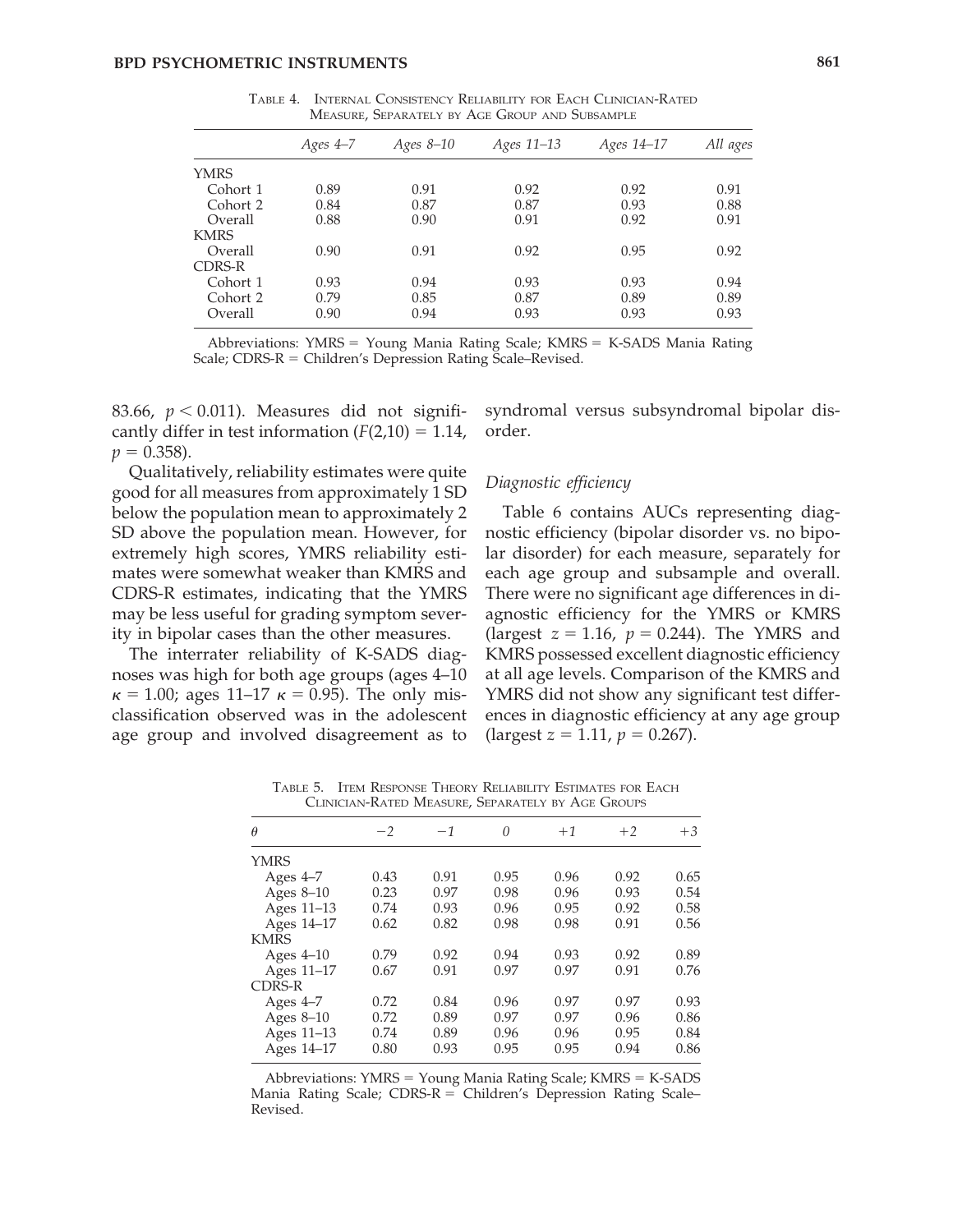|             | Age 4–7 | Age 8–10 | Age 11–13 | Age 14–17         | All ages |
|-------------|---------|----------|-----------|-------------------|----------|
| <b>YMRS</b> |         |          |           |                   |          |
| Cohort 1    | 0.95    | 0.99     | 0.98      | 0.96              | 0.97     |
| Cohort 2    | 0.99    | 0.98     | 0.92      | 0.97              | 0.97     |
| Overall     | 0.96    | 0.98     | 0.97      | 0.96              | 0.97     |
| <b>KMRS</b> |         |          |           |                   |          |
| Overall     | 0.98    | 0.98     | 0.94      | 0.96              | 0.96     |
| CDRS-R      |         |          |           |                   |          |
| Cohort 1    | 0.68    | 0.60     | 0.59      | 0.42 <sup>a</sup> | 0.54     |
| Cohort 2    | 0.78    | 0.73     | 0.70      | 0.40 <sup>a</sup> | 0.57     |
| Overall     | 0.71    | 0.63     | 0.61      | 0.41 <sup>a</sup> | 0.54     |
|             |         |          |           |                   |          |

TABLE 6. DIAGNOSTIC EFFICIENCY (AREAS UNDER THE CURVE) FOR EACH CLINICIAN-RATED MEASURE, SEPARATELY BY AGE GROUP AND SUBSAMPLE

Abbreviations: YMRS = Young Mania Rating Scale; KMRS = K-SADS Mania Rating Scale; CDRS-R = Children's Depression Rating Scale–Revised.

<sup>a</sup>Test is actually predicting in the opposite direction in the oldest age group.

The CDRS-R had a significant decrease in diagnostic efficiency with increasing age  $(z =$ 4.98,  $p < 0.001$ ). In the oldest age group (ages 14–17), the diagnostic efficiency of the CDRS-R was actually less than chance. In the 14–17 age group, low depression scores were more indicative of bipolar status. This effect was driven by the increase in the number of unipolar depressed cases in the older age brackets, increasing the average CDRS-R score for the nonbipolar comparison group. The diagnostic efficiency of the CDRS-R was substantially weaker for discriminating bipolar from non-bipolar cases than the YMRS and KMRS (smallest  $z =$  $2.97, p = 0.003$ ).

Results of the hierarchical logistic regression analysis indicated that both the YMRS and KMRS, entered simultaneously in step 1, contributed significant unique variance to the prediction of bipolar disorder (YMRS  $\beta$  = 0.023,  $t = 4.72, p < 0.001$ ; KMRS  $\beta = 0.013, t = 2.84$ ,  $p = 0.005$ ). However, the CDRS-R did not contribute significant incremental variance to this prediction  $(F(1,237) = 1.57, p = 0.212)$ .

#### **DISCUSSION**

The present study demonstrates that three mood symptom measures commonly used in the evaluation of pediatric bipolar disorder have good to excellent psychometric properties across a wide range of ages and mood symptom levels. The clinician-rated mania measures (YMRS, KMRS) were found to be reliable for measuring mania symptoms across a wide range of ages. Characterization of the CDRS-R was more variable depending upon the psychometric characteristic examined. More detailed discussion of the performance of these measures is provided below.

#### *Factor structure*

The YMRS and KMRS had strong and consistent one-factor solutions across age groups. This finding supports the use of a single total score on these measures in predictions regarding the presence of a bipolar spectrum disorder and in tracking the severity of mania symptoms over time.

Analyses of the CDRS-R indicated that the instrument appears to measure a single factor in children and younger adolescents (ages 4–13 years) and two factors in older adolescents (ages 14–17 years). This suggests that in older adolescents the CDRS-R resembles adult measures of depression, which consistently show both somatic-affective and cognitive factors (Steer et al. 1999). Recent research in children and adolescents has suggested that the CDRS-R measures five factors (Guo et al. 2006); however, this work did not use empirically validated methods for determining the number of factors measured. Regardless, the strong likelihood of multiple factors, at least in older adolescents, suggests that future studies examine scores on these factors as well as a total score. Examination of CDRS-R factors in previous clinical depression treatment trials that used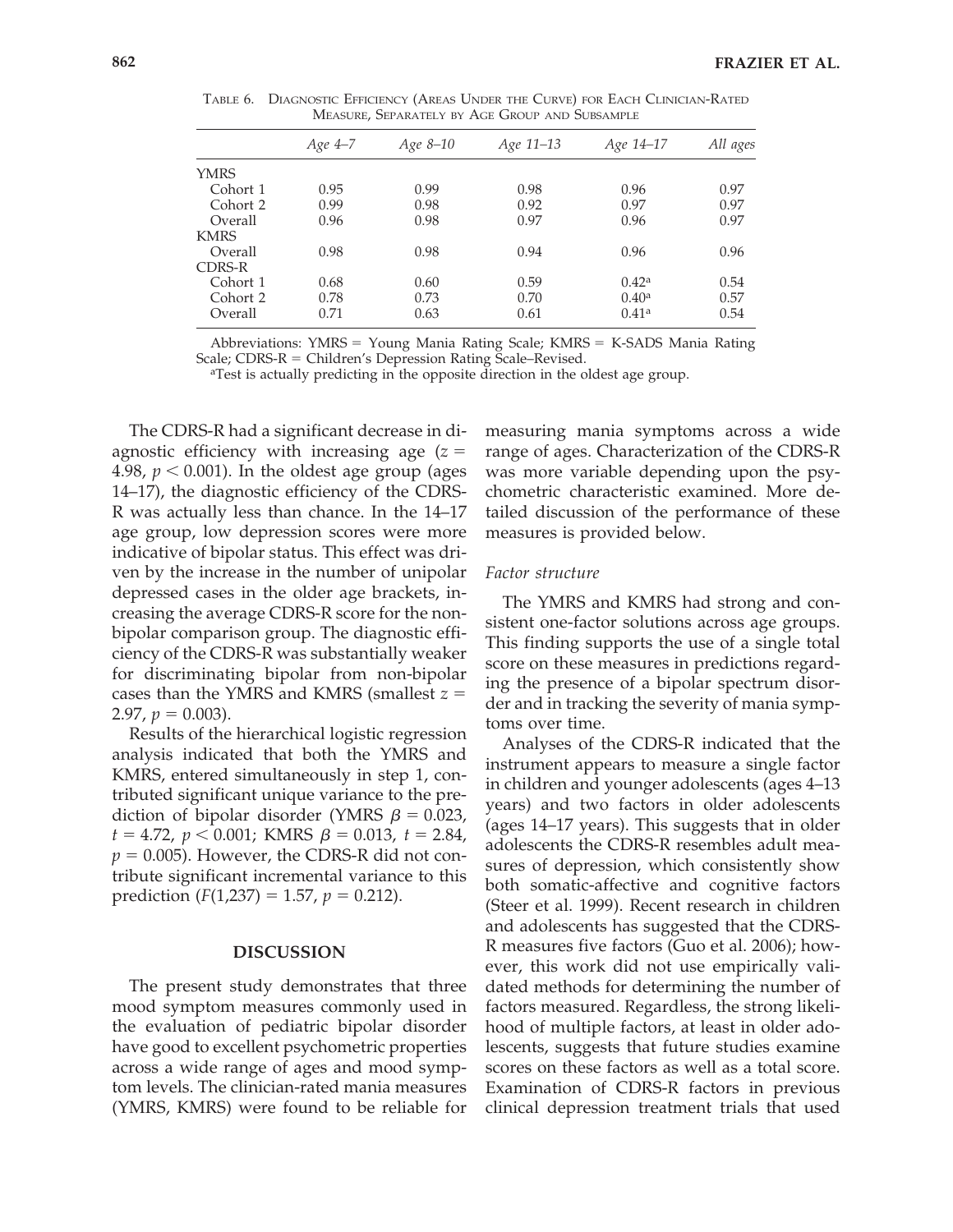this outcome measure (Emslie et al. 2006; Wagner et al. 2006) may be useful for determining whether treatment effects were specific to cognitive or somatic-affective depressive symptoms.

Multigroup analyses indicated that the KMRS had the same factor structure across all age groups, whereas the YMRS showed changing factor loadings across age groups. However, inspection of the YMRS factor loadings at each age group indicated relatively minor differences across age groups. The largest factor loading difference across ages was  $\Delta=0.23$  for item 8, Thought Content. Thus, it is likely that the mania factor, measured by the YMRS items, undergoes only minor changes in meaning across age groups, consistent with previous findings (Youngstrom et al. 2002).

The CDRS-R also showed significant factor loading differences across age groups and the changes were much more substantial than for the YMRS. For example, the standardized factor loading for CDRS-R item 17 (Hypoactivity) changes from 0.29, a fairly weak loading, in the youngest age group to 0.67, a moderately strong loading, in the oldest age group. In general, these results suggest that the structure of the CDRS-R is changing substantially from early childhood to late adolescence.

## *Reliability*

Total scores on all three measures had good to excellent internal consistency reliability across ages. However, reliability increased slightly with age. This may suggest increasing clarity of symptom presentation with age. The KMRS also showed slightly better internal consistency than the YMRS, again suggesting that the KMRS may be more useful in pediatric populations.

The IRT estimated reliability of all three measures was excellent in symptom score ranges where discrimination of bipolar disorders from other disorders would be most difficult (i.e., Bipolar vs. ADHD or oppositional defiant disorder, ODD). Additionally, all three measures showed good levels of reliability 1 SD below the population mean on mania and depression symptoms, indicating that these measures are reliable for evaluating even minor disturbances in mood.

In addition, the KMRS and CDRS-R had good estimated reliability in the range of moderate to extreme scores. This indicates that these measures are quite reliable for grading the severity of mood disturbance in individuals with substantial mood symptoms. In contrast, the YMRS appears to be less useful for grading the severity of mania symptoms in individuals with significant illness.

The strong interrater reliability of K-SADS diagnoses in very young children indicates that dysfunctional mood symptoms are readily identified and distinguished in this population. This finding strongly supports the use of this diagnostic measure in future phenomenology and treatment studies focused on bipolar disorder in preschool children. Future studies are needed that further examine the interrater reliability of K-SADS diagnoses in young children using separate raters and separate interviews, because this will provide a more stringent test of the reliability of the instrument.

## *Diagnostic efficiency*

The YMRS and KMRS showed excellent ability to separate bipolar from non-bipolar cases across all age groups. Additionally, each measure contributed unique variance to the prediction of bipolar illness. Concurrent use of these measures in evaluating the symptoms of bipolar disorder in children is recommended.

The CDRS-R was less effective in discriminating bipolar from non-bipolar cases and did not add significantly to the discrimination of bipolar disorder from other conditions. This is not surprising because many cases of pediatric bipolarity present with minimal depressive symptoms (Findling et al. 2001). However, although not the focus of the present study, this measure is likely to be useful for distinguishing mood disorder from other conditions. The CDRS-R also showed an interesting pattern of decreasing diagnostic efficiency with increasing age. In the oldest age group, the instrument predicted in the opposite direction; low scores indicated greater probability of bipolar illness. This was driven by the increasing rate of unipolar depression in the sample, a pattern that is also likely to be true in many clinical settings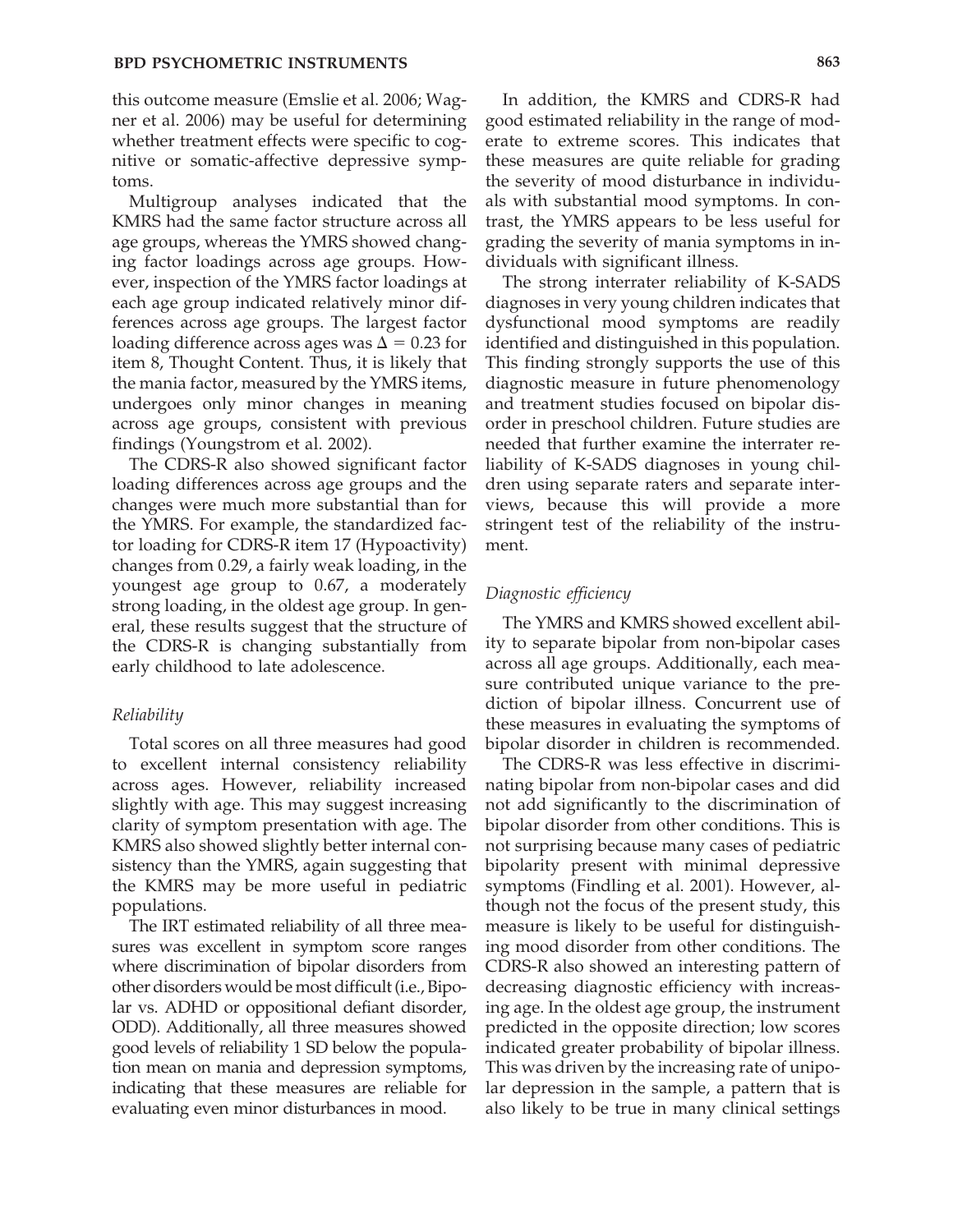given the increase in the occurrence of depression after the onset of puberty (Cyranowski et al. 2000).

# *Strengths and limitations*

The present study had several strengths, including a large sample size, a fairly heterogeneous population derived from two demographically and diagnostically different subsamples, and evaluation of multiple psychometric characteristics using several different analytic techniques. Limitations included reduced sample size and sample heterogeneity for the KMRS and very little variability for the KMRS item 11 (Hallucinations). Unfortunately, the KMRS was only administered during the second ascertainment cohort, limiting the examination of age subgroups for IRT analyses and the generalizability of the KMRS findings. An additional limitation of the present study was the overrepresentation of bipolar disorders in the present sample and lack of information about subtypes of bipolar disorders beyond individuals with rapid cycling. A final consideration is that the mood severity ratings and the criterion diagnoses were based on the same interviewer working with the family. This may have inflated the diagnostic efficiencies of mania measures. For the purposes of the present study, comparing tests to each other and evaluating changes in performance across age groups, is actually a design strength because the same methodology is being used across all comparisons. However, the estimates of diagnostic efficiency reported here should not be compared to published values for other tests where the diagnosis was made independently of the rating scale.

## *Clinical and research implications*

The psychometric characteristics of the KMRS, YMRS, and CDRS-R are generally stable across age, facilitating their use as symptomatic assessments in clinical practice and future phenomenological and treatment studies. However, in older adolescents, the CDRS-R should be viewed as a two-factor instrument. The KMRS appears superior to the YMRS at grading mania symptom severity in individuals with more significant bipolar illness. For this reason, clinicians who use only one mania measure for ongoing symptomatic assessment in bipolar patients would be advised to use the KMRS. However, clinicians would be advised to include both mania measures in the context of a broader diagnostic assessment, particularly given that the YMRS has been the most widely used instrument in clinical trials to date.

Future research should examine the KMRS in more heterogeneous samples, including unselected community samples. Diagnostic efficiencies for the KMRS and other measures should be examined in more typical clinical settings where the base rates of bipolar disorders are likely to be substantially smaller. The inclusion of inpatients may also be helpful because this population is likely to have larger variability for items tapping more severe illness, such as items covering hallucinations and delusions. Targeted sampling of the youngest ages may also permit a more fine-grained analysis of psychometric properties in these children where bipolar diagnoses remain controversial. Researchers measuring depressive symptoms in older adolescents should examine subscales of the CDRS-R in addition to the total score when examining phenomenology or treatment effects.

## **DISCLOSURES**

Dr. Findling receives or has received research support, acted as a consultant or served on a speaker's bureau for Abbott, AstraZeneca, Bristol-Myers Squibb, Celltech-Medeva, Forest, GlaxoSmithKline, Johnson & Johnson, Lilly, New River, Novartis, Otsuka, Pfizer, Shire, Solvay, and Wyeth. Drs. McNamara and Stansbrey have no financial ties to disclose. Dr. Youngstrom has received research support from Abbott. Dr. Calabrese has received research support, acted as a consultant, or served on a speaker's bureau for Abbott, AstraZeneca, Bristol Myers Squibb, Eli Lilly, GlaxoSmithKline, Janssen, Merck, Otsuka, Pfizer, and Teva. Drs. Frazier, Demeter, Stansbrey, and McNamara have no conflicts of interest or financial ties to disclose.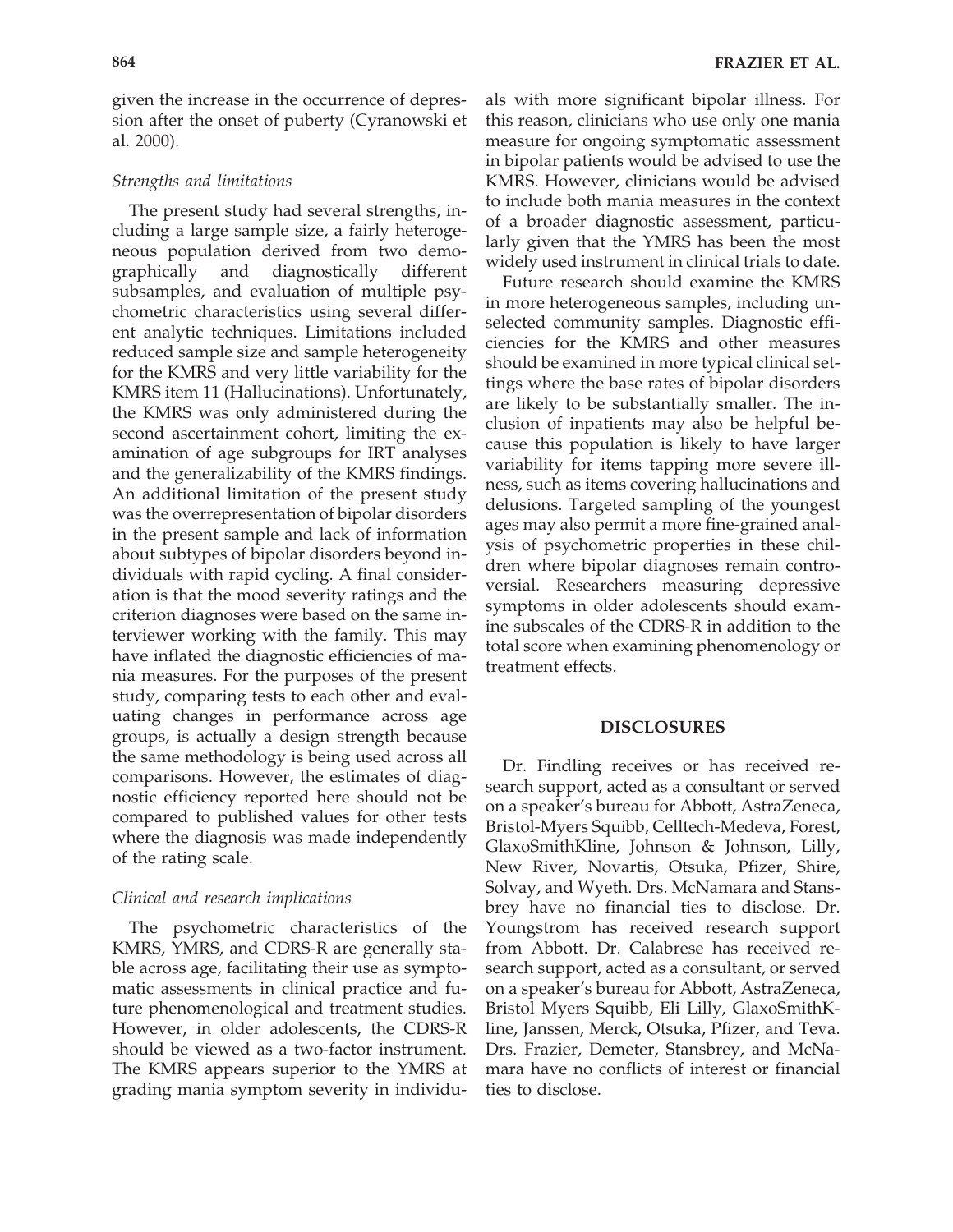## **REFERENCES**

- Arbuckle JL: Amos, 5.0 edition. Chicago, Smallwaters, 2003.
- Axelson D, Birmaher B, Brent D, Wassick S, Hoover C, Bridge J, Ryan N: A preliminary study of the Kiddie Schedule for Affective Disorders and Schizophrenia for School-Age Children mania rating scale for children and adolescents. Journal of Child and Adolescent Psychopharmacology 13:463–470, 2003.
- Berument J, Rutter M, Lord C, Pickles A, Bailey A: Autism screening questionnaire: Diagnostic validity. Brit J Psychiat 175:444–451, 1999.
- Blader JC, Carlson G: BPD diagnosis among child and adolescent U.S. psychiatric inpatients, 1996–2003. Chicago (Illinois), Paper presented at the NIMH Pediatric Bipolar Disorder Conference, 2006.
- Bowring MA, Kovacs M: Difficulties in diagnosing manic disorders among children and adolescents. J Am Acad Child Adolesc Psychiatry 31:611–614, 1992.
- Carlson GA, Kelly KI: Manic symptoms in psychiatrically hospitalized children: What do they mean? J Affect Disorders 51:123–135, 1998.
- Cyranowski JM, Frank E, Young E, Shear K: Adolescent onset of the gender difference in lifetime rates of major depression. Arch Gen Psychiat 57:21–27, 2000.
- du Toit M: Irt from ssi: Bilog-mg, multilog, parscale, testfact. Lincolnwood (Illinois), Scientific Software, Inc., 2003.
- Dunn LM, Dunn LM: Examiner's manual for the Peabody Picture Vocabulary Test, 3rd edition. Circle Pines (Minnesota), American Guidance Service, 1997.
- Emslie GJ, Wagner KD, Kutcher S, Krulewicz S, Fong R, Carpenter DJ, Lipschitz A, Machin A, Wilkinson C: Paroxetine treatment in children and adolescents with major depressive disorder: A randomized, multicenter, double-blind, placebo-controlled trial. J Am Acad Child Adolesc Psychiatry 45:709–719, 2006.
- Findling RL, Gracious BL, McNamara NK, Youngstrom EA, Demeter C, Calabrese JR: Rapid, continuous cycling and psychiatric co-morbidity in pediatric bipolar I disorder. Bipolar Disord 3:202–210, 2001.
- Findling RL, Youngstrom EA, McNamara NK, Stansbrey RJ, Demeter C, Bedoya D, Kahana SY, Calabrese JR: Early symptoms of mania and the role of parental risk. Bipolar Disord 7:623–634, 2005.
- Fristad MA, Weller EB, Weller RA: The Mania Rating Scale (MRS): Can it be used with children? A preliminary report. J Am Acad Child Adolesc Psychiatry 31:252–257, 1992.
- Fristad MA, Weller RA, Weller EB: The Mania Rating Scale (MRS): Further reliability and validity studies with children. Ann Clin Psychiatry 7:127–132, 1995.
- Geller B, Warner K, Williams M, Zimerman B: Prepubertal and young adolescent bipolarity versus ADHD: Assessment and validity using the WASH-U-KSADS, CBCL, and TRF. J Affect Disorders 51:93–100, 1998.
- Geller B, Bolhofner K, Craney JL, Williams M, DelBello MP, Gundersen K: Psychosocial functioning in a prepubertal

and early adolescent bipolar disorder phenotype. J Am Acad Child Adolesc Psychiatry 39:1543–1548, 2000.

- Geller B, Chaney JL, Bolhofner K, Nickelsburg MJ, Williams M, Zimerman B: Two-year prospective follow-up of children with a prepubertal and early adolescent bipolar disorder phenotype. Am J Psychiatry 159:927–933, 2002.
- Geller B, Luby J: Child and adolescent bipolar disorder: A review of the past 10 years. J Am Acad Child Adolesc Psychiatry 36:1168–1176, 1997.
- Geller B, Zimerman B, Williams M, Bolhofner K, Craney JL, DelBello MP, Soutullo C: Reliability of the Washington University in St. Louis Kiddie Schedule for Affective Disorders and Schizophrenia (WASH-U-KSADS) mania and rapid cycling sections. J Am Acad Child Adolesc Psychiatry 40:450–455, 2001.
- Glorfeld LW: An improvement on Horn's parallel analysis methodology for selecting the correct number of factors to retain. Educational and Psychological Measurement 55:377–393, 1995.
- Guo Y, Nilsson ME, Heiligenstein J, Wilson MG, Emslie G: An exploratory factor analysis of the Children's Depression Rating Scale-Revised. J Child Adolesc Psychopharm 16:482–491, 2006.
- Hambleton RK, Swaminathan H, Rogers HJ: Fundamentals of item response theory. Newbury Park (California), Sage, 1991.
- Hanley JA, McNeil BJ: The meaning and use of the area under the Receiver Operating Characteristic (ROC) curve. Radiology 143:29–36, 1982.
- Hanley JA, McNeil BJ: A method of comparing the areas under receiver operating characteristic curves derived from the same cases. Radiology 148:839–843, 1983.
- Horn JL: A rationale and test for the number of factors in factor analysis. Psychometrika 30:179–185, 1965.
- Hosmer DW, Lemeshow S: Applied Logistic Regression. New York, Wiley, 1989.
- Kaufman J, Birmaher B, Brent D, Rao U, Flynn C, Moreci P, Williamson D, Ryan N: Schedule for Affective Disorders and Schizophrenia for School-Age Children–Present and Lifetime Version (K-SADS-PL): Initial reliability and validity data. J Am Acad Child Adolesc Psychiatry 36:980–988, 1997.
- Kim EY, Miklowitz DJ: Childhood mania, attention deficit hyperactivity disorder and conduct disorder: A critical review of diagnostic dilemmas. Bipolar Disord 4:215–225, 2002.
- Kowatch RA, Youngstrom EA, Danielyan A, Findling RL: Review and meta-analysis of the phenomenology and clinical characteristics of mania in children and adolescents. Bipolar Disord 7:483–496, 2005.
- Lewinsohn PM, Klein DN, Seeley JR: Bipolar disorders in a community sample of older adolescents: Prevalence, phenomenology, comorbidity, and course. J Am Acad Child Adolesc Psychiatry 34:454–463, 1995.
- Nunnally JC, Bernstein IH: Psychometric theory. New York, McGraw-Hill, Inc., 1994.
- O'Connor BP: SPSS and SAS programs for determining the number of components using parallel analysis and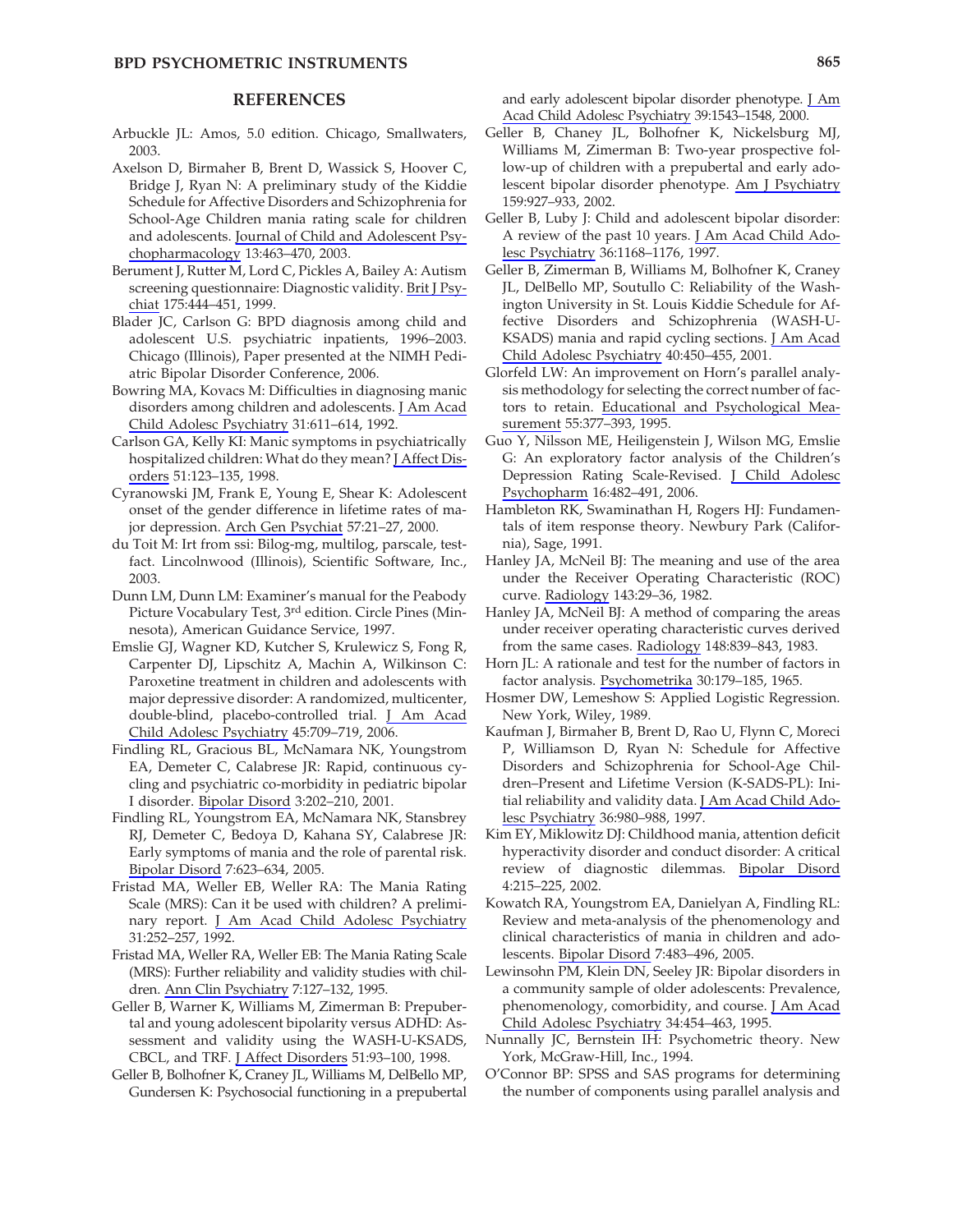Velicer's MAP test. Behavior Research Methods Instruments & Computers 32:396–402, 2000.

- Orvaschel H: Schedule for Affective Disorders and Schizophrenia for School-Age Children-Epidemiologic Version, Fifth Revision. Fort Lauderdale, Fl, Nova Southeastern University, 1994.
- Pliszka S, Sherman JO, Barrow MV, Irick S: Affective disorder in juvenile offenders: A preliminary study. Am J Psychiatry 157:130–132, 2000.
- Poznanski EO, Freeman LN, Mokros HB: Children's Depression Rating Scale-Revised. Psychopharmacol Bull 21:979–989, 1985.
- Reise SP, Yu J: Parameter recovery in the graded response model using MULTILOG. J Educ Meas 27:133–144, 1990.
- Reise SP, Widaman KF, Pugh RH: Confirmatory factor analysis and item response theory: Two approaches for exploring measurement invariance. Psycholog Bull 114:552–566, 1993.
- Samejima F: Estimation of latent ability using a response pattern of graded scores. Psychometrika Monogr 34:100, 1969.
- Schaffer D, Gould MS, Brasic J, Ambrosini P, Fisher P, Bird H, Aluwahlia S: A Children's Global Assessment Scale (CGAS). Arch Gen Psychiat 40:1228–1231, 1983.
- SPSS Professional Statistical Package. 13.0 edition. Chicago (Illinois), SPSS, Inc., 2004.
- Steer RA, Ball R, Ranieri WF, Beck AT: Dimensions of the Beck Depression Inventory-II in clinically depressed outpatients. J Clin Psychol 55:117–128, 1999.
- Tumuluru RV, Weller EB, Fristad MA, Weller RA: Mania in six preschool children. J Child Adolesc Psychopharmacol 13:489–494, 2003.
- Wagner KD, Jonas J, Findling RL, Ventura D, Saikali K: A double-blind, randomized, placebo-controlled trial

of escitalopram in the treatment of pediatric depression. J Am Acad Child Adolesc Psychiatry 45:280–288, 2006.

- Wozniak J, Biederman J, Kiely K, Ablon JS, Faraone SV, Mundy E, Mennin D: Mania-like symptoms suggestive of childhood-onset bipolar disorder in clinically referred children. J Am Acad Child Adolesc Psychiatry 34:867–876, 1995.
- Young RC, Biggs JT, Ziegler MG, Meyer DA: A rating scale for mania: Reliability, validity, and sensitivity. Brit J Psychiat 133:429–435, 1978.
- Youngstrom EA, Danielson CK, Findling RL, Gracious BL, Calabrese JR: Factor structure of the Young Mania Rating Scale for use with youths ages 5 to 17 years. J Clin Child Adolesc Psychol 31:567–572, 2002.
- Youngstom EA, Youngstrom JK, Starr M: Bipolar diagnoses in community mental health: Achenbach CBCL profiles and patterns of comorbidity. Biol Psychiatry 58:569–575, 2005.
- Zwick WR, Velicer WF: Comparison of five rules for determining the number of components to retain. Psycholog Bull 99:432–442, 1986.

Address reprint requests to: *Dr. Thomas W. Frazier Department of Pediatrics-Section of Behavioral Medicine The Cleveland Clinic 9500 Euclid Avenue Cleveland, OH 44109*

*E-mail:* fraziet2@ccf.org